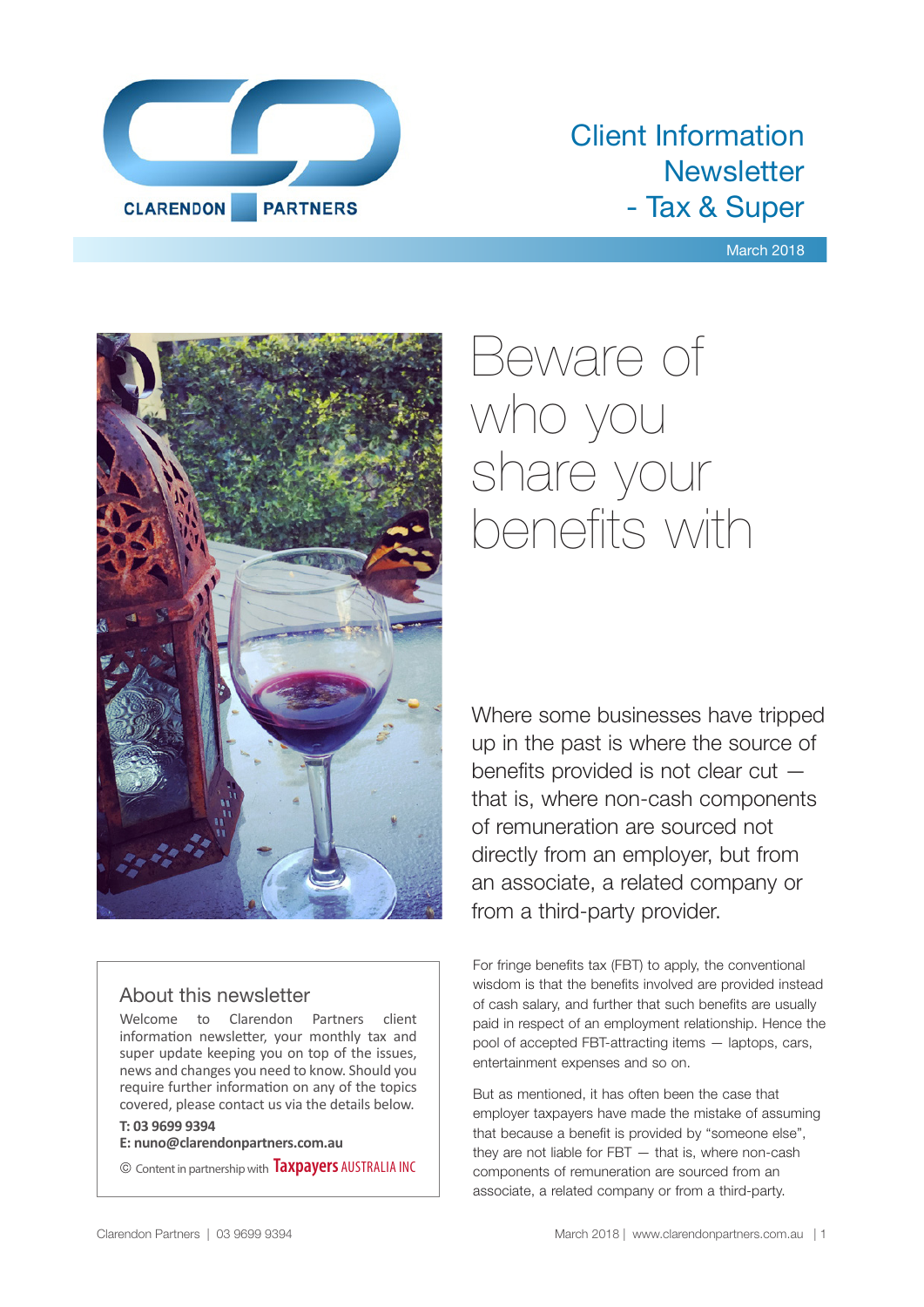#### Third party FBT danger: What to look for *cont*

#### The arranger provisions

The FBT law provides that an employer can be liable for FBT even if benefits are provided to staff by third parties or by an "associate" of your business. In other words, there could still be an FBT liability even if it is being provided indirectly.

For example, arrangements to which these provisions might apply would include employees who receive goods directly from your suppliers.

For a liability to arise, it is generally accepted that you must have been party to the arrangement or had been knowingly facilitating the provision of the benefit. In some cases, allowing an employee to receive a benefit in these circumstances may be sufficient to result in it being considered an arrangement for FBT purposes.

#### Arranger provisions and meal entertainment

It is not necessarily the case that you would be held liable for FBT for meal entertainment where you merely allow an employee to, for example, go out to lunch with a client where the client provides the meal, or to attend a function provided by a third party.

Where you need to be careful however is where it could be inferred that an employer "entered into an arrangement" with a third party that includes providing such a benefit to your staff member, such that:

- the meal entertainment was provided under an agreement between you, the employer, and the third party, or
- you knowingly participated in the provision or receipt of such entertainment — for example putting in for drinks at a function organised by the third party, or making premises available, or

■ your business promoted or participated in a scheme under which the meal entertainment was provided by the third party (such as by encouraging sales staff to participate in a product promotion organised by the third party).

#### Specifically "outside" the FBT net

Certain family arrangements may not necessarily trigger FBT. The ATO has ruled out a number of specific examples of benefits under family arrangements that it deems to be outside the scope of FBT law.

These include:

- a birthday present given to a child who works in a business run by the parents
- a wedding gift given by parents to an adult child who had some years earlier worked after school in the family business
- an interest-free or concessional loan given to such a child for the purpose of buying a matrimonial home
- the value of meals and accommodation provided to children of a primary producer in the family home where they work on the family farm
- the rental value of a farm homestead occupied by a family whose private company conducts the farming business in which they work and holds the title to the homestead
- the value of accommodation provided free in the family home to a child apprenticed to his/her parent as a motor mechanic, and
- the administration costs of an employer in providing fringe benefits (for example, via salary packaging).  $\blacksquare$

## Case study

Rosie is employed by an accountancy practice that provides taxation advice to many soccer teams and their players. The teams often arrange free tickets for Rosie and her partner to attend matches and sometimes corporate functions that precede them on match days. The partners of the accounting practice encourage her to take up these offers as they provide an opportunity to network for new business opportunities.

It is likely that a benefit has been provided, by a third party, which arises in respect of Rosie's employment, which would make the benefit subject to the FBT provisions, resulting in her employer having an FBT liability.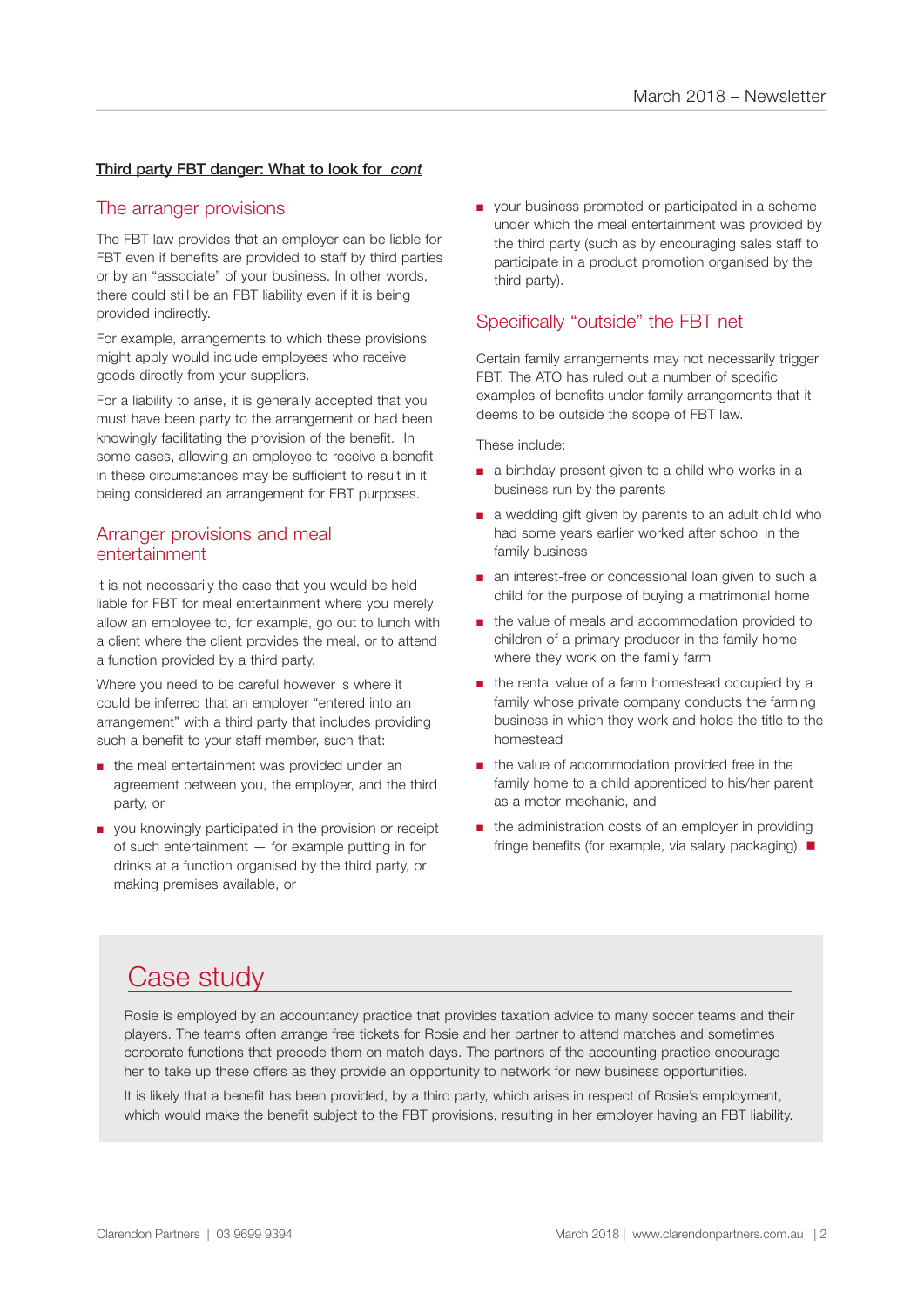# Is your business prepared for Single Touch Payroll?

Single Touch Payroll is a government initiative to streamline business reporting obligations, which is due to become compulsory from 1 July 2018. When a business pays its employees, the payroll information will be sent to the ATO via the business's payroll software.

Reporting under the Single Touch Payroll (STP) system removes the requirement to issue payment summaries, provide annual reports and tax file number declarations to the ATO. During the first year of its introduction, the ATO says employers will not be liable for a penalty for a late STP report.

Important points to keep in mind for the transition to STP include:

- Employers with 20 or more employees will need to start reporting through STP from 1 July 2018.
- You will report salary or wages, pay as you go (PAYG) withholding and super guarantee information to the ATO when employees are paid.
- To determine if you are required to report through STP, you will need to do a headcount of employees on 1 April 2018 (more below).
- You may have the option to invite employees to complete tax file number (TFN) declarations and super standard choice forms online.
- Payroll software will need to be updated to a version that supports STP.
- If your software was already STP enabled, you could have already been able to report through STP from 1 July 2017.

continued overleaf<sup>-</sup>

### EMPLOYER CHECKLIST TO HELP YOU GET READY

#### Step 1: Do a headcount of the employees you have on 1 April 2018

Count the number of employees you have on your payroll on 1 April 2018 to find out if you are a "substantial employer". If you have 20 or more employees on that date you will need to report through STP. (See overleaf.)

#### **Step 2: Update your payroll solution when it's ready**

Right now, payroll software and service providers are updating their products. A software product catalogue is available on the Australian Business Software Industry Association (ABSIA) website (search for "absia product catalogue"). The catalogue will be updated as payroll solutions are STP-enabled.

You may wish to talk to your payroll software or service provider or third party provider for more information about your product, and when it will be ready.

#### **Step 3: Start reporting through Single Touch Payroll**

You can start reporting when your payroll solution is ready. Also note that:

- You will not be penalised. You will not be liable to pay a penalty for a late report during the first 12 months you are required to report through STP, unless the ATO first gives you written notice advising that a failure to report on time in the future may attract a penalty.
- It's okay if you make a mistake. When you start reporting through your STP-enabled payroll solution, you will be able to correct any errors you make in a later STP report.
- PAYG withholding payments. You will still have the option to pay your PAYG withholding more regularly, for example, when you pay your staff. However, there is no change to current payment due dates.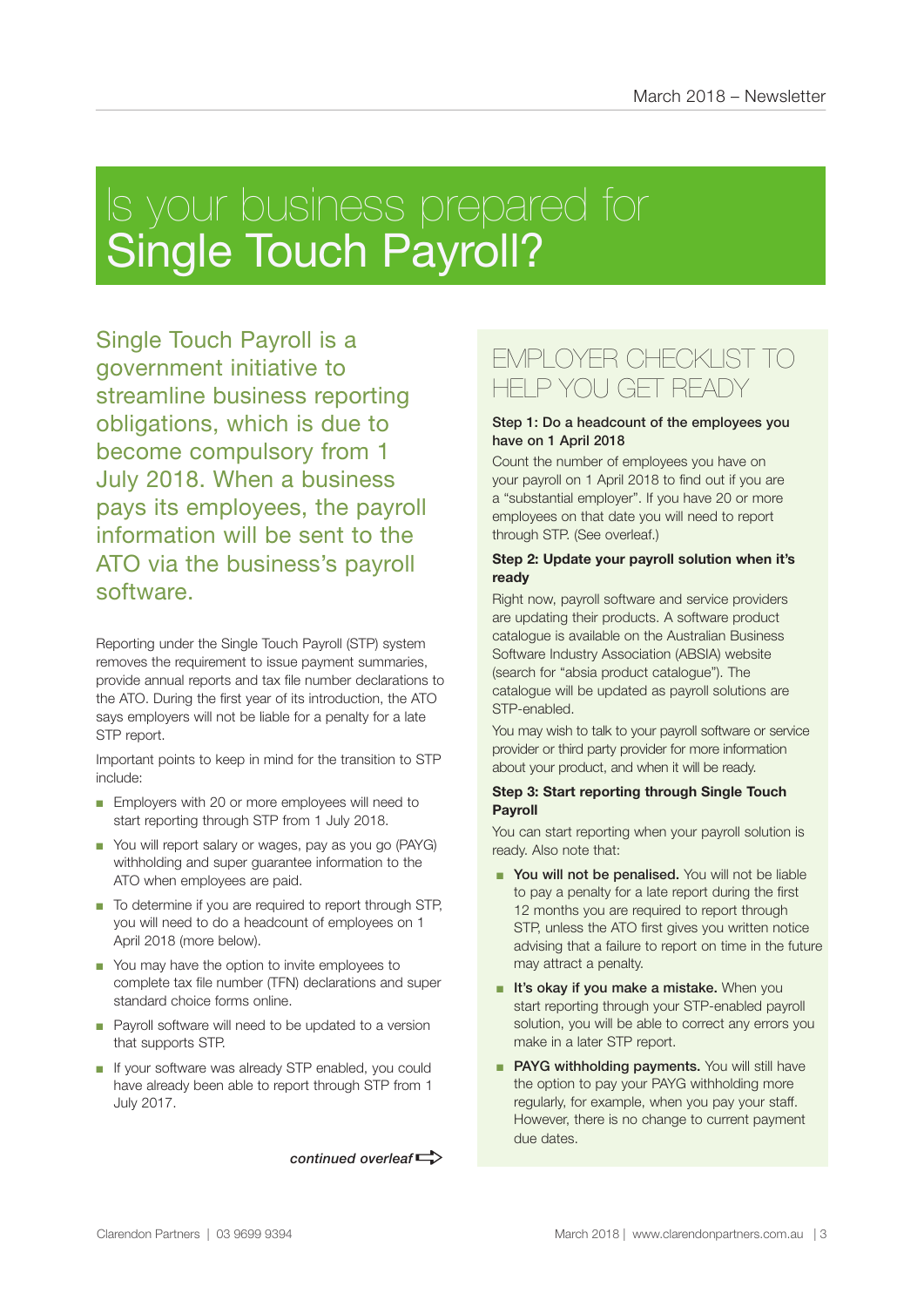#### Is your business prepared for Single Touch Payroll? *continued*

#### EMPLOYEE END-OF-YEAR PAY INFORMATION

If you report an employee's details through STP, you will not have to provide that employee with a payment summary at the end of the financial year. You also won't be required to provide the ATO with a payment summary annual report for those employee's details.

You will need to notify the ATO when the payment summary data is considered final. The ATO will make that information available to employees (and their tax agent) through myGov, and as pre-filled information in their tax return.

#### WHO IS AND IS NOT AN FMPLOYEE?

The following employees need to be included in the headcount:

- full-time employees
- part-time employees
- casual employees who are on the payroll on 1 April and worked any time during March
- employees based overseas
- any employee absent or on leave (paid or unpaid)
- seasonal employees (staff who are engaged short term to meet a regular peak workload – the ATO example is harvest workers).

When performing the headcount, the following are not included:

- any employees who ceased work before 1 April
- casual employees who did not work in March
- independent contractors
- staff provided by a third-party labour hire firm
- company directors
- office holders
- $\blacksquare$  religious practitioners.  $\blacksquare$

## HOW SINGLE TOUCH PAYROLL WORKS

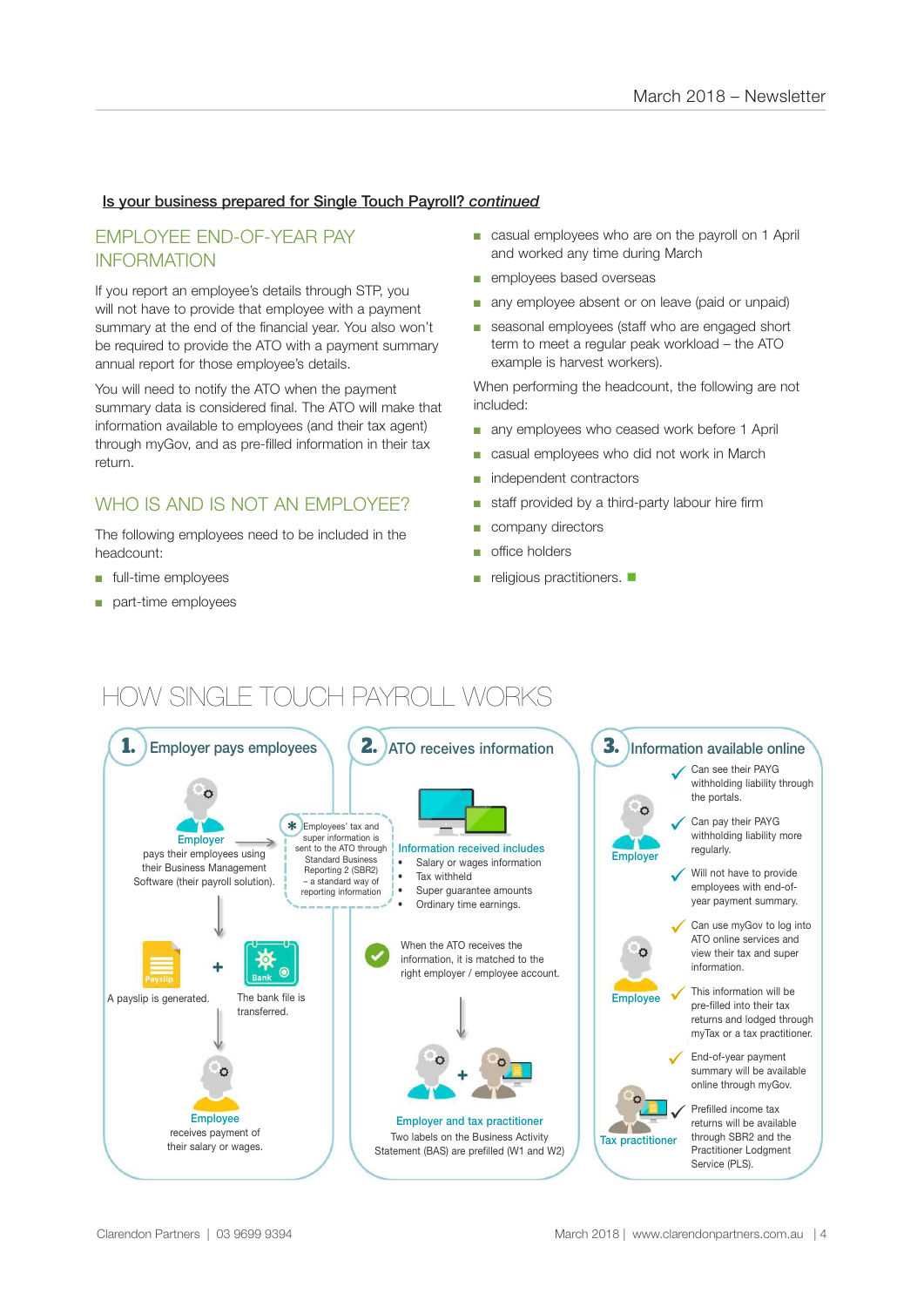

If you are operating a small business and at the end<br>of the income year you estimate that your trading<br>stock's value has not changed by more than \$5,000, f you are operating a small business and at the end of the income year you estimate that your trading remember (especially if you are new to business) that you can choose not to conduct a formal stocktake.

By making a decision to do this, you will not be required to account for the changes in the trading stock's value. The estimate you use to make this decision (known by the ATO as an "election" to use the "simplified trading stock rules") will be deemed to be reasonable by the ATO if either:

- you maintain a constant level of stock each year and have a reasonable idea of the value of stock on hand
- stock levels fluctuate, but you can make an estimate based on records of the stock purchased.

A small business will need to use the general trading stock rules if the difference in trading stock value has varied by more than \$5,000. The general trading stock rules are sketched out a little more below, but ask us if you need further guidance.

And another reminder in case you are indeed new to business and tax — an increase in trading stock value over the year is assessable income, while a decrease is an allowable deduction. Again, ask this office for more details if you need it.

#### The general rules

The general trading stock rules apply if the value of trading stock changes by:

- § more than \$5,000
- \$5,000 or less if a business owner chooses to do a stocktake and account for the change in value.

(A business can choose to do a stocktake and use the general trading stock rules even if you are eligible to use the simplified trading stock rules.)

# Starting out in business? You may be able to use simpler trading stock rules

Using the general trading stock rules, you must do an end-of-year stocktake and record the value of all trading stock on hand at both:

- **•** the beginning of the income year
- $\blacksquare$  the end of the income year.

It should come as no surprise if it is found that the value of stock at the end of an income year is generally the same as its value at the start of the next income year. However if for some reason:

- the value of closing stock is more than that of opening stock, your business must include the difference as part of its assessable income
- the value of closing stock is less than that of opening stock, you can reduce assessable income by the difference.

Where a business starts during an income year, the total value of stock on hand at the end of that year is included in assessable income.

#### Using stock for your own purposes

If, as the business owner, you take an item of trading stock for your private use, you need to:

- account for it as if it had been sold
- include the value of the item in assessable income.

Alternatively, stock can be valued by:

- keeping records of the actual value of goods taken from trading stock for private use and report that amount, or
- using the amounts the ATO provides as estimates of the value of goods taken (updated annually, ask us for a copy if applicable).

If your enterprise is in primary production and you slaughter livestock for your own consumption, it must be accounted for as though it was disposed of at cost.  $\blacksquare$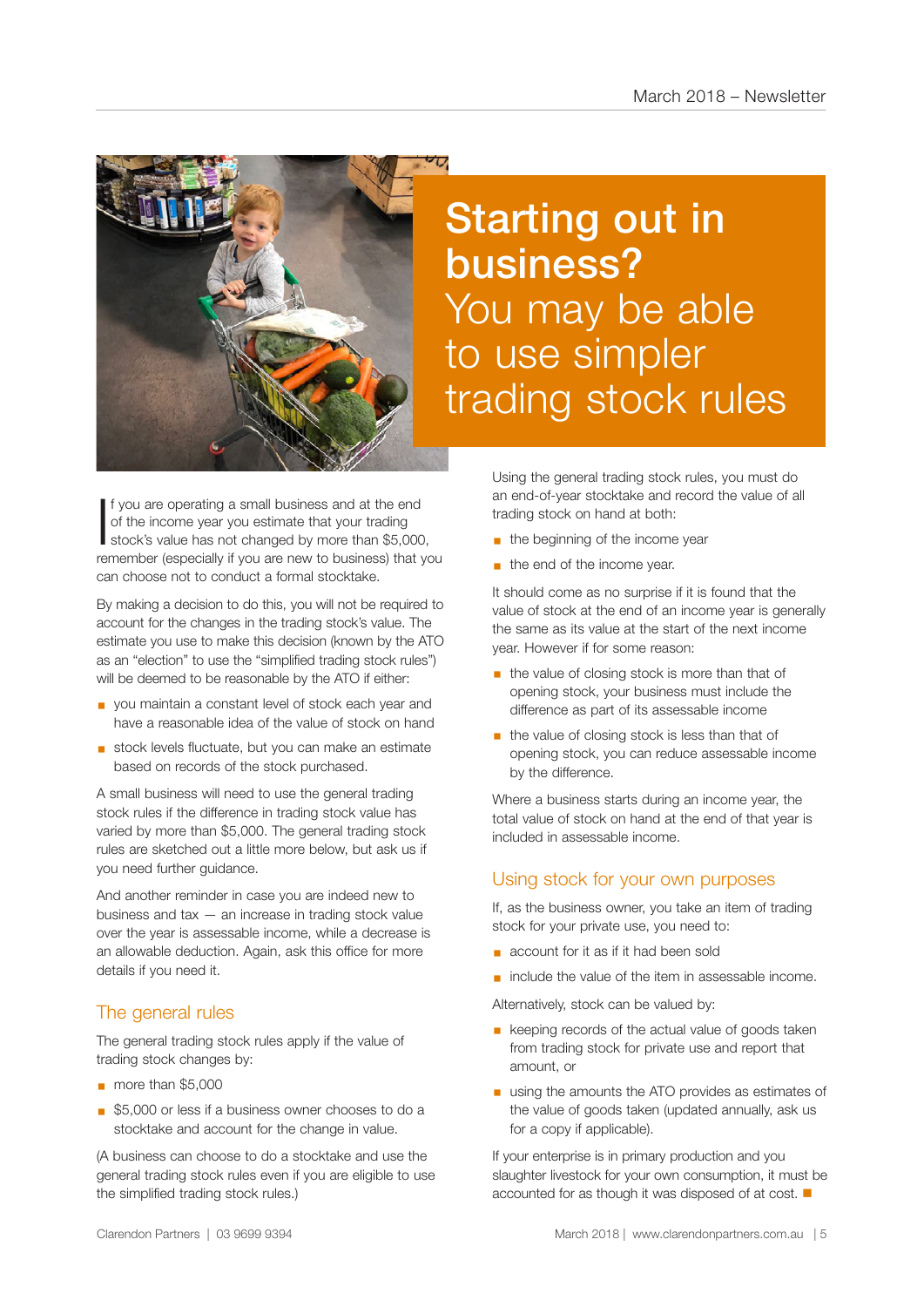

While there is not always the need to employ a qualified independent valuer for each valuation, there are important circumstances where it is mandated, and others where it is recommended. Where one is not used then appropriate documentation needs to be kept of how valuations were determined. Back-of-theenvelope or simply made-up valuations will not suffice.

Whilst in the old days the ATO had little it could do against SMSF trustees, the current penalty rules provide the ATO with much greater firepower. In particular, be careful in the valuation of assets for determination of whether a member is or is close to being in excess of the contribution rules. The ATO has signalled this is an area they will police in 2017-18.

#### When must a valuation occur?

A valuation is required in each of these situations:

- Valuation of all assets in an SMSF must be undertaken to reflect the value of assets held as of 30 June of every year. This is to ensure that the financial statements and accounts of the fund can be prepared and are accurate.
- Valuations are also required when acquiring assets from a related party to ensure that a proper price is paid and to ensure the asset is not under- or overvalued.
- When you sell a collectable or personal use asset (i.e. jewellery, art works), the asset must be valued by a qualified independent valuer. The valuer must also be an expert in that type of asset.

# valuations are over.

- Most importantly when you are setting up a pension, the assets that underpin the pension must be properly valued at the time that the pension is established. It also needs to be valued every year as at 1 July of the year the pension is paid.
- Valuation is also required if you have in-house assets to ensure that the assets do not exceed the 5% threshold.
- If you intend to use the CGT relief, then the value of the assets will also need to be determined.
- Valuation will also be required to determine if a member is in breach of the new contribution cap rules.

#### How is a valuation undertaken?

In circumstances where a qualified independent valuer is not needed, there are a variety of ways that assets can be valued. The valuation though needs to be genuine and based on acceptable methods for valuing. There should always be records kept of how any valuation is done.

For a lot of SMSF assets such as shares and bank accounts, the means of valuation is easy. It will be the value of the bank account at the time of valuation or the price of share/unit at the time of valuation, which is publicly available.

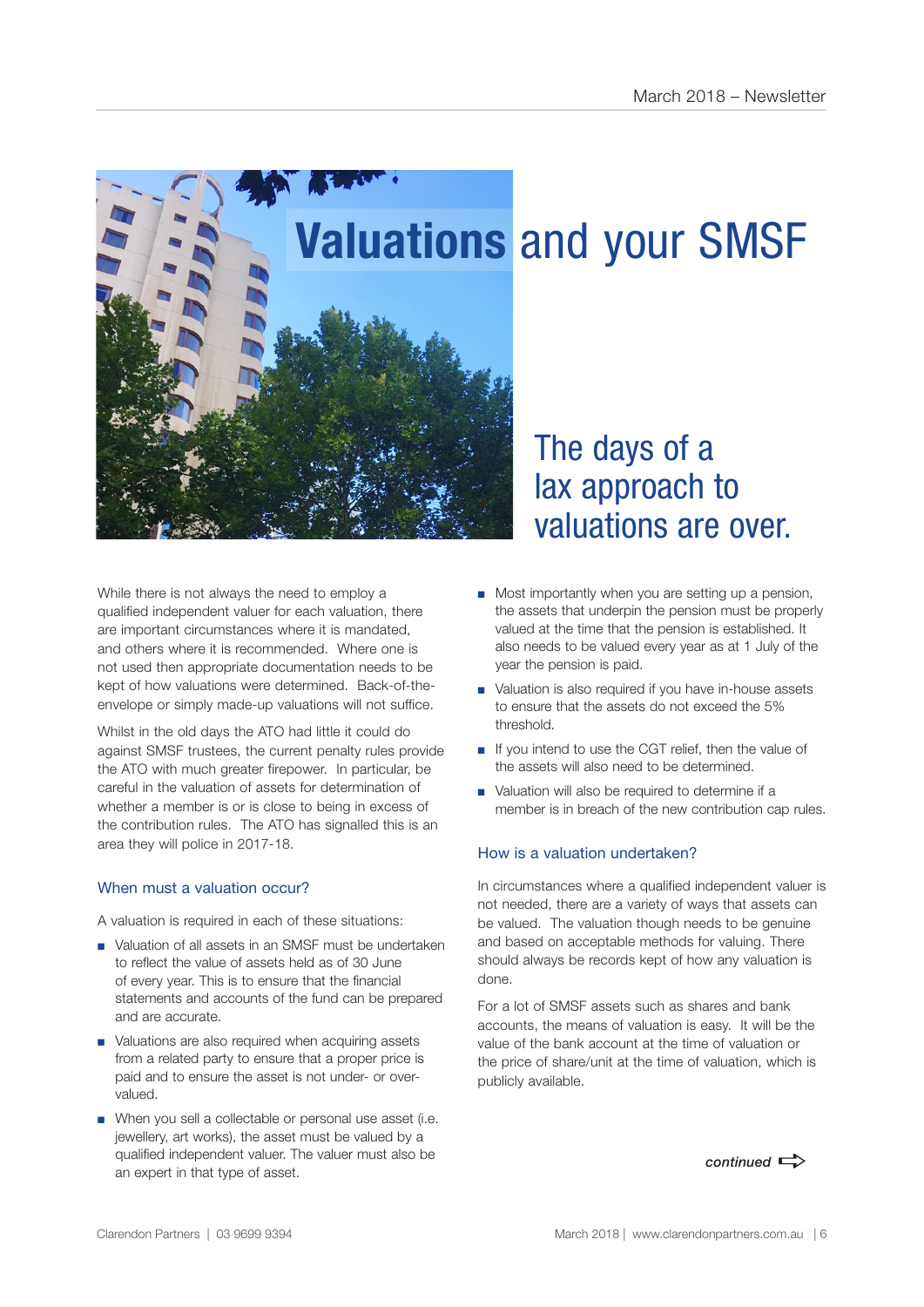#### Valuations and your SMSF *continued*

When valuing a property, there are a number of ways that property could be valued such as:

- getting a valuation by a qualified independent valuer, this is generally not required, however, if the property is a commercial property leased to a related party then it will need to be valued by a qualified independent valuer
- real estate agent many real estate agents are willing to provide valuations, though this will generally be a range of valuations that may cover a wide range of prices
- Online valuation tools a number of real estate websites can provide general valuations for property for free; and
- The trustees can value the property themselves, though they must use reasonable methods and document how this was done. Two popular methods are looking at the sale price of similar homes in the suburb and taking an average or by using a previous valuation and increasing (or decreasing it) by the average price increase (or decrease) in the suburb.

Where a significant change has been made to the property, it is probably best to get a proper new valuation (eg renovations to the property that increase its value).

#### What happens if I get valuations wrong or don't do a valuation?

The old days of the ATO not having power to take action against trustees for issues with validation are over. The penalty regime provides specific penalties in relation to valuations.

For the trustee (or directors of a corporate trustee) they face a fine of 10 penalty units (about \$2100) for each trustee for any failure to value an asset as required by the law.

Furthermore, s 103 of SIS provides an offence of strict liability for failing to keep proper accounting records, which includes the need to have a valuation for assets as at 30 June each year. The fine here is 50 penalty units (about \$10,500) per trustee.

Furthermore, if the ATO determines that assets are undervalued for the purpose of the contribution cap rules, then it can take further action against the trustees as well as determine that they are in excess of the contribution caps with all that entails.  $\blacksquare$ 

This information has been prepared without taking into account your objectives, financial situation or needs. Because of this, you should, before acting on this information, consider its appropriateness, having regard to your objectives, financial situation or needs.